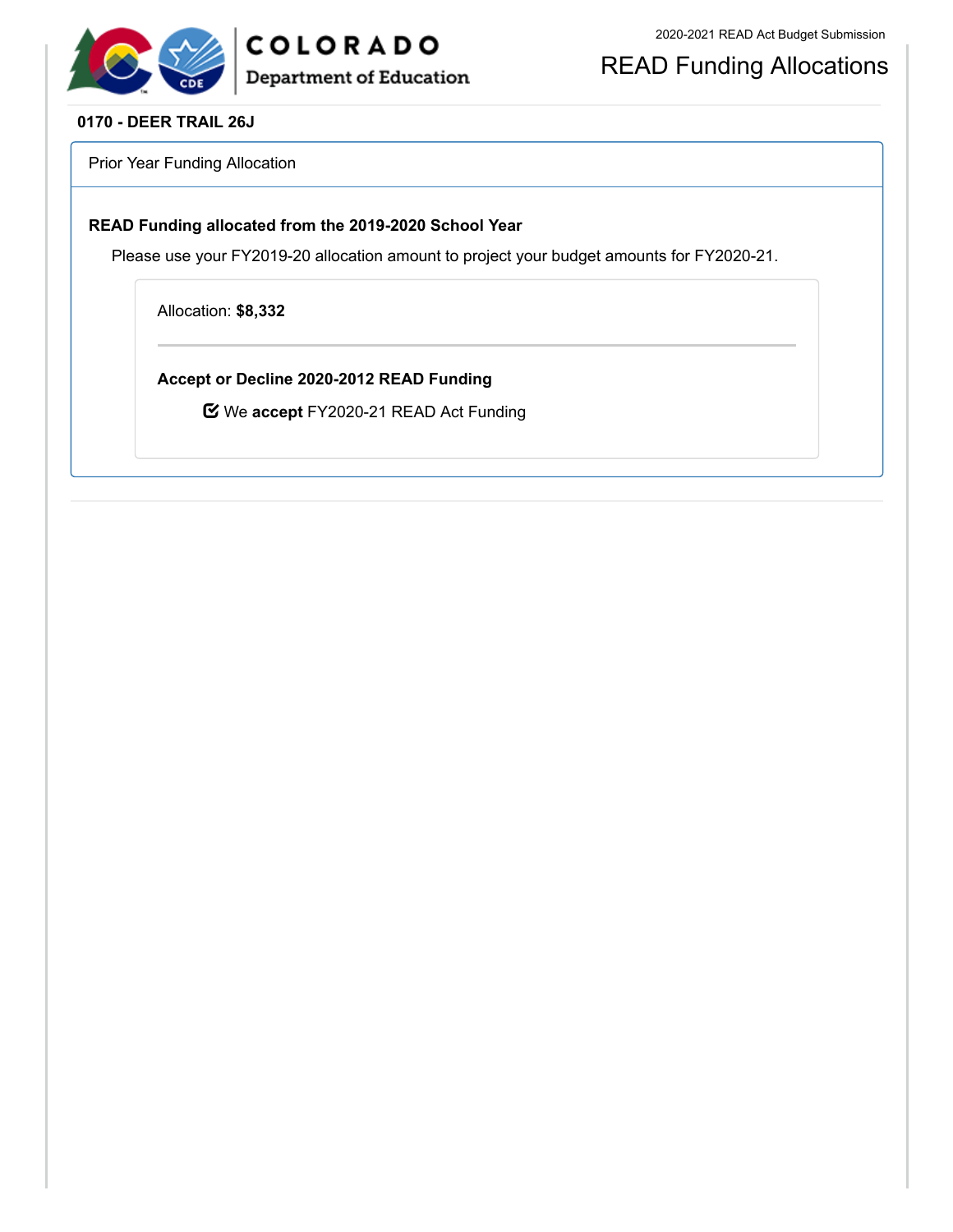## LEP Budget Explanation

**Instructions:** Select the ways in which you plan to use READ Act funds in the upcoming budget year. In order to submit your budget, all assurances must be reviewed and agreed upon, and all boxes must be checked.

In using the per-pupil intervention money distributed pursuant to the READ Act, each LEP shall ensure that some type of intervention, as described in the allowable activities below, is available to each student who is identified as having a significant reading deficiency (SRD) and who is enrolled in kindergarten through third grade in a school operated by the LEP.

Questions and Assurances

#### **READ Act funds will be used to operate a Summer School Literacy Program**

 $\boldsymbol{\heartsuit}$  The summer school literacy program services only students enrolled in K-3 who have an SRD or students below grade level if space is available

 $\boldsymbol{\Xi}$  The summer school literacy program will use scientifically based or evidence based instructional programming in reading that:

- Has been proven to accelerate student reading progress and;
- Provides explicit and systematic skill development in phonemic awareness, phonics, vocabulary development, reading fluency including oral skills, and reading comprehension and;
- Includes scientifically based and reliable assessments and;
- Provides initial and ongoing analysis of student progress in attaining reading competency

#### **READ Act funds will be used to purchase a core reading instructional program that is included on the Advisory List of instructional programming in reading**

 $\mathbf C$  READ Act funds will be used to purchase a supplemental instructional program that is included on the Advisory List of instructional programming in reading

#### **READ Act funds will be used to purchase tutoring services focused on increasing students' foundational reading skills**

 $\boldsymbol{\heartsuit}$  The tutoring service is focused on increasing students' foundational reading skills of phonemic awareness, phonics, vocabulary development, reading fluency including oral skills, and reading comprehension for students who receive instructional services pursuant to READ plans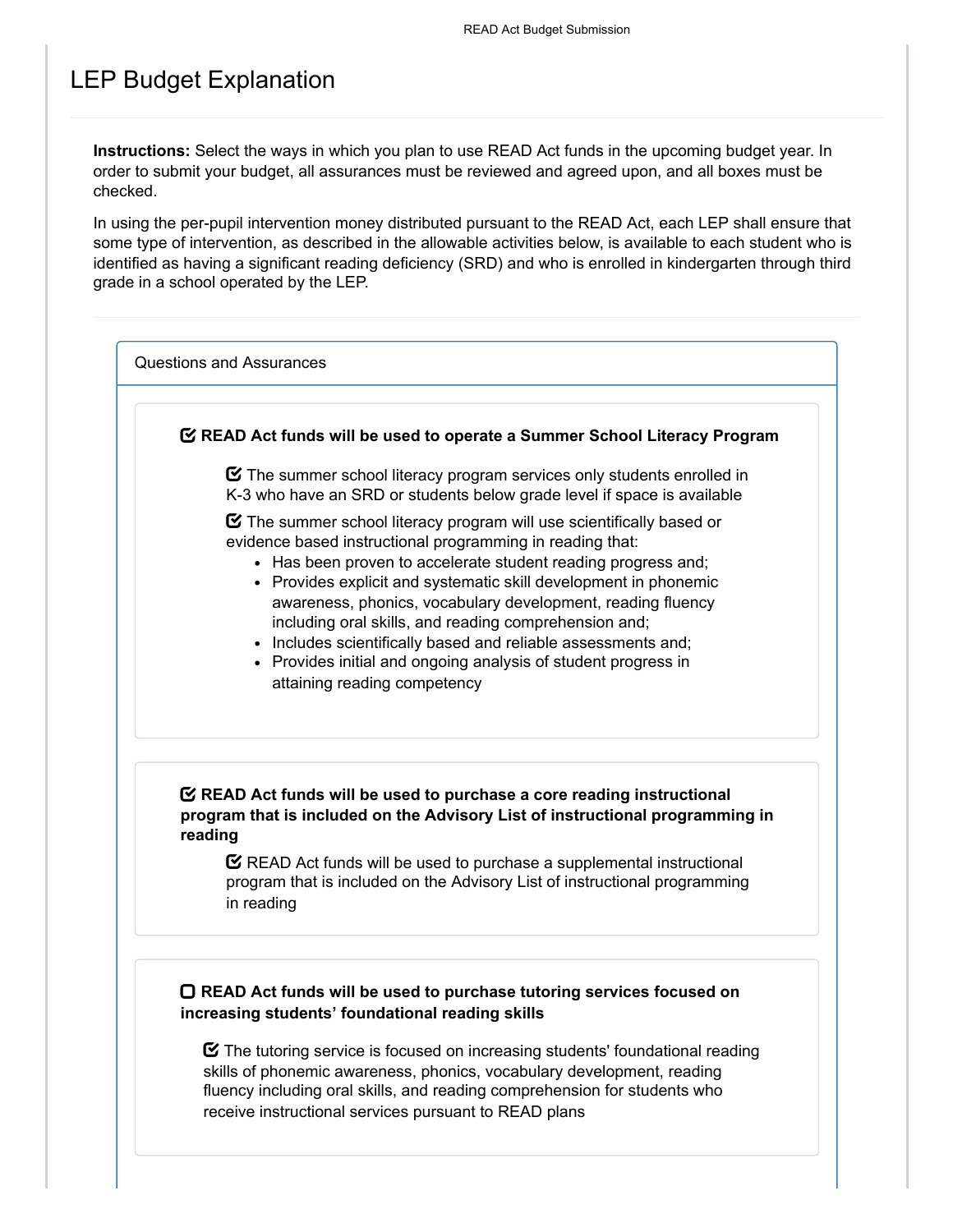**READ Act funds will be used to purchase from a BOCES the services of a reading specialist or reading interventionist who is trained in the science of reading and in teaching the foundational reading skills**

**READ Act funds will be used to provide other targeted, evidence-based or scientifically based intervention services to students who are receiving instructional services, which services are approved by the department**

 $\Box$  READ funds will be used to hire a reading interventionist to provide services which are approved by the department

**READ Act funds will be used to provide technology, including software, which is included on the Advisory List of instructional programming in reading and supporting technologies which may include providing professional development in the effective use of the technology or software**

**READ Act funds will be used to provide professional development programming to support educators in teaching reading. Professional development programming may include hiring a reading coach who is trained in teaching the foundational reading skills to provide job-embedded, ongoing professional development**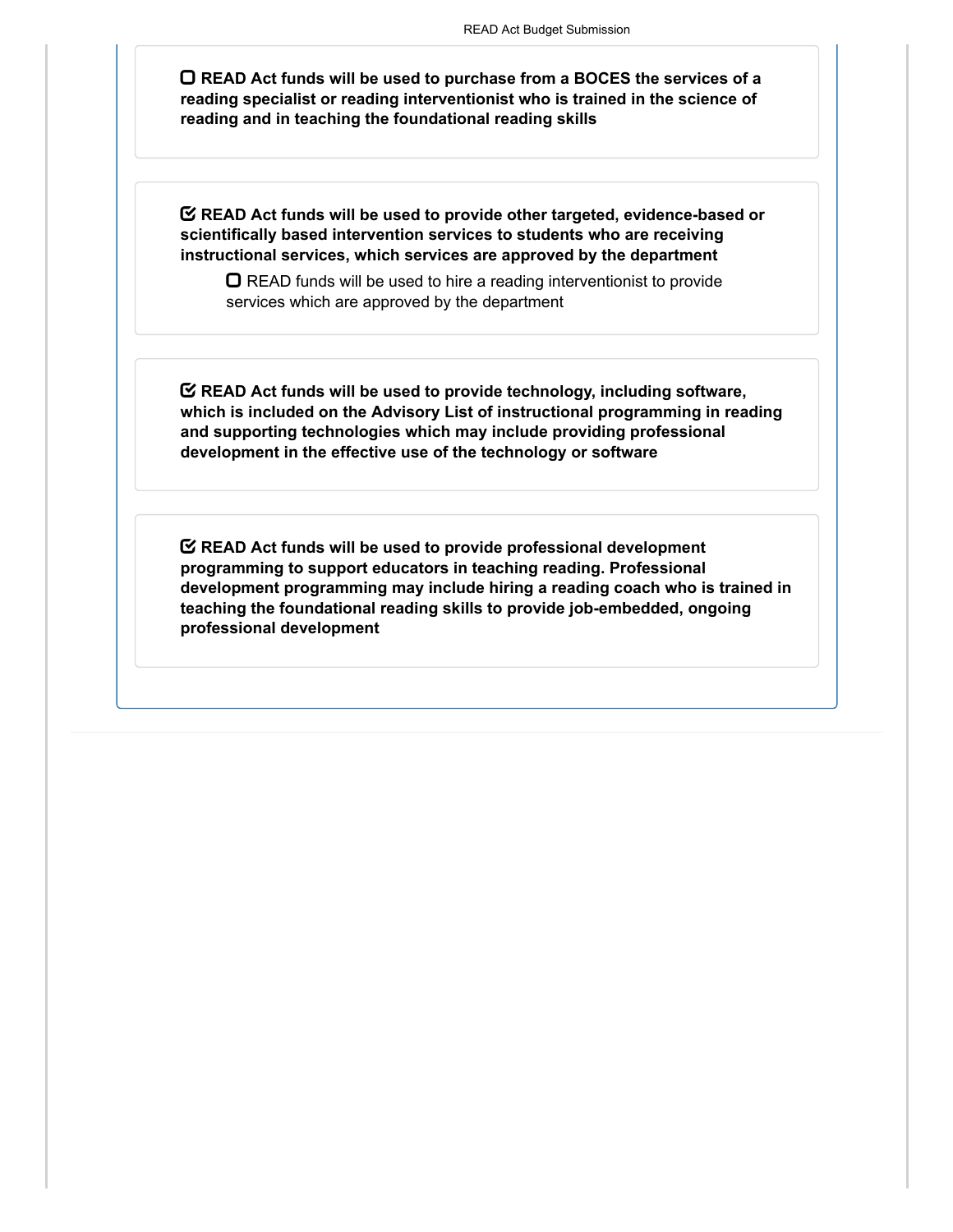## LEP Budget Narrative

**Instructions**: Provide a brief description (no more than 700 words) that addresses each of the questions below. These questions must be completed for any LEP receiving READ Act funds before funds are released.

Implementing Allowable Activities

**Explain how your LEP plans to implement each selected allowable activity. Please ensure that each allowable activity listed aligns with the allowable use(s) of funds as required by statute and matches the allowable use(s) listed in your LEP budget explanation.**

Deer Trail 26J will use READ Act funds to operate a Summer School Literacy Program. Summer School Literacy program will run for 15 days at a maximum of four hours per day for July 2020. DT26J's Title I Reading Teacher will provide leadership, planning and instruction with two other DT26J primary elementary teachers. This program will serve students enrolled in Grades K-3 who have Significant Reading Deficiency's. Our Summer School Literacy Program will also invite those Deer Trail students who are below grade level, should space be available.

Deer Trail's summer school literacy program will use the following allowable instructional resources for instruction:

- HD WORD,

-CKLA Amplify Reading for Grades K-3

- Really Great Reading .... BLAST

- Orton Gillingham

#### Outcomes and Goals

.

**What are your LEP's expected outcomes and goals in the upcoming budget year from implementing your selected allowable activity(ies)?**

Through direct instruction with the above approved/allowable resources and by using I-Ready Assessment monitoring as a way to measure and benchmark progress, DT26J seeks the following: - Reduce the number of K-3 SRD students by 15% over the coming year.

- Support ELD students in acquiring English proficiency skills and vocabulary by moving students from NEP to LEP.

- Support ELD students in acquiring English proficiency skills and vocabulary by moving students from LEP to FEP.

- Accelerate student reading progress by increasing parent engagement at the K-3 grade levels (volunteer & newly formed PTO)

- Provide explicit and systematic skill development in phonemic awareness,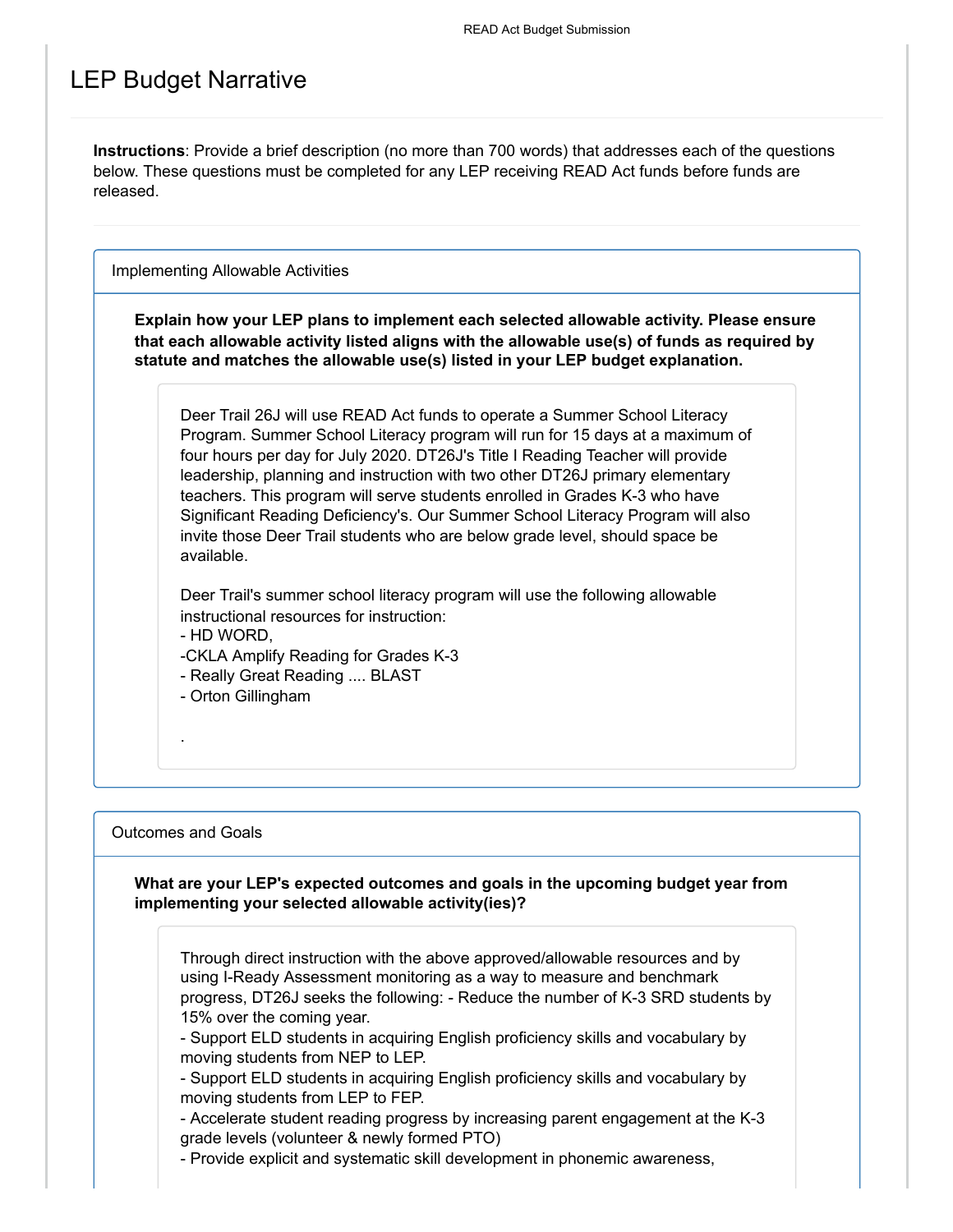phonics, vocabulary development, reading fluency including oral skills, and reading comprehension for current, new and future elementary teachers in DT26J.

#### Potential Barriers

#### **What are potential barriers in reaching your expected outcomes and goals? How do you plan to address and/or overcome these barriers?**

Potential Barriers: Resolution:

- Students may not be available over the summer as they travel with family - Contact parents as soon as possible (which we have) Run Summer School in late July & August

- Transportation - parents not bringing their students to summer school - Run a bus route

- Limiting Group Sizes - - Take the students with the SRD at the K-3 levels first.

- Parents not encouraging/bringing their students to attend summer - Contact parents, meet with parents, engage school community and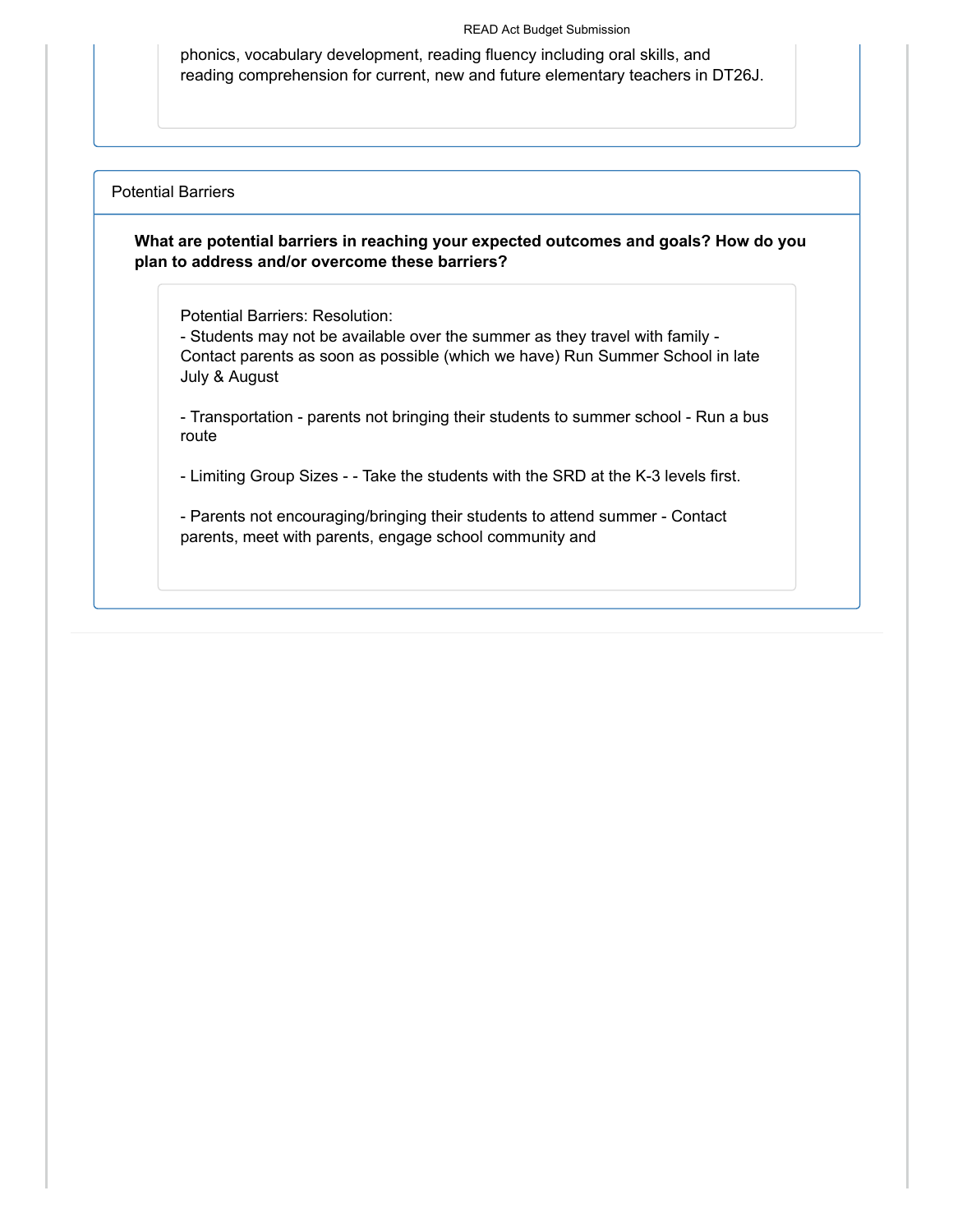# Budget Details

#### Budget Request

For each allowable activity in the budget:

- Select each allowable activity your LEP plans to use READ Act funds for in the upcoming budget year. Ensure that each allowable activity is aligned with the allowable uses of READ funds as required in statute.
- Select each of the instructional program(s) from the drop down list provided that your LEP plans to use in the upcoming budget year. If an instructional program is not listed, please provide the name of the instructional program(s) in the "other" box
- Input the amount requested, the associated program and object codes, and fiscal year. Input the salary position and FTE amount, if applicable.
- Ensure that budgeted costs are clearly tied to the allowable activity and are calculated with detail in the "description of activity" field.

| <b>Requested</b><br>Amount | <b>Description of Activity</b>                                                                                               | <b>FTE</b> | Salary<br><b>Position</b>                     | <b>Object</b><br>Code               | Program<br>Code                             | <b>Instructional</b><br>Program | Allowable<br><b>Activity</b> | ID<br><b>Ref</b> |
|----------------------------|------------------------------------------------------------------------------------------------------------------------------|------------|-----------------------------------------------|-------------------------------------|---------------------------------------------|---------------------------------|------------------------------|------------------|
| \$2,792.12                 | Two teachers monitoring<br>summer school in July of<br>2020. One teacher<br>progress monitoring<br>students in June of 2021. | 1.00       | 000 Other                                     | 0100<br><b>Salaries</b>             | Instructional<br>Program<br>$(0010 - 2000)$ |                                 | Summer<br>School             | 3505             |
| \$640.20                   | PERA & MEDICARE Costs                                                                                                        | 0.00       | 215<br>Instructional<br>Program<br>Consultant | 0200<br>Employee<br><b>Benefits</b> | Instructional<br>Program<br>$(0010 - 2000)$ |                                 | Summer<br>School             | 3506             |
| \$1.100.00                 | Technology: IReady &<br>Really Great Reading                                                                                 |            |                                               | 0600<br>Supplies                    | Instructional<br>Program<br>$(0010 - 2000)$ |                                 | Technology                   | 3507             |
| \$3,800.00                 | CKLA Amplify K-3 CORE<br>READING Program.                                                                                    |            |                                               | 0640 Book<br>and<br>Periodicals     | Instructional<br>Program<br>$(0010 - 2000)$ |                                 | Core<br>Reading              | 3508             |
| \$8,332.32                 | Allocation:                                                                                                                  |            |                                               |                                     |                                             |                                 |                              |                  |
| \$8,332.32                 | <b>Budgeted Amount:</b>                                                                                                      |            |                                               |                                     |                                             |                                 |                              |                  |
| \$0.00                     | Funds Remaining:                                                                                                             |            |                                               |                                     |                                             |                                 |                              |                  |